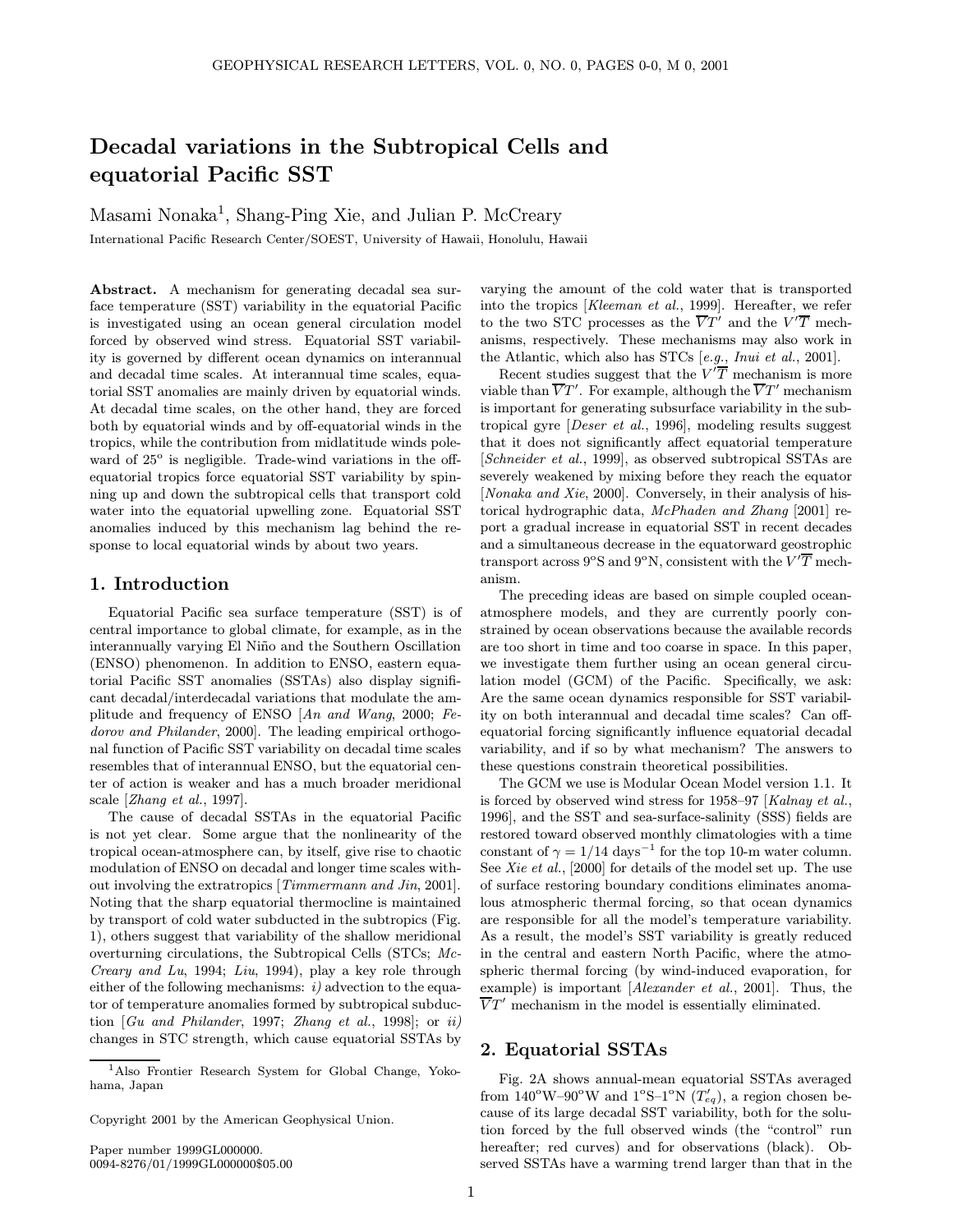

**Figure 1.** Latitude-depth section of mean ocean temperature  $\overline{T}$  (color) at 170°W and meridional streamfunction  $\overline{\psi}$  (contours) for the control run.

solution, and the trends are removed for easier comparison in all the following analyses. The time series successfully captures all the El Niño events (1965, 69, 72, 76, 83 and 92). This is not surprising because ENSO SSTAs are known to be caused by ocean dynamics, with atmospheric thermal forc-



Figure 2. (A) Observed annual-mean (thin lines with dots) and decadal (thick lines) SST anomalies from the Comprehensive Ocean Atmosphere Data Set (black curves) and temperature anomalies from the control run at 15 m (red) in the eastern equatorial region (140-90 $\rm{^{\circ}W},$  1 $\rm{^{\circ}S-1^{\circ}N}$ ). The decadal curves are obtained by applying a 9-year, weighted, running-mean filter. (B) As in (A), except showing decadal anomalies for the control run (red) and the NoEQ (green) and EQ (purple) solutions. (C) As in (B), except showing interannual anomalies for the control (red) and NoEQ (green) solutions. Trends are removed from all curves.

ing acting as a damping. While the decadal anomalies (thick curves) are not perfectly reproduced, the solution captures the rapid increase in equatorial SST in the mid-1970s and a cooling dip that bottomed in 1989. The relatively large discrepancy before 1980 between the two filtered curves may be due to errors in the forcing wind data.

Interannual ENSO is known to be associated with wind variations within a narrow equatorial band. To see if the detrended component of  $T_{eq}$  is governed by the same equatorial-wave dynamics, we obtained a solution with the wind stress  $\tau$  split into its 40-year mean climatology  $\overline{\tau}$  and deviations from it  $\tau'$  and with  $\tau'$  suppressed in a 10<sup>o</sup>-wide equatorial zone by applying the weight function,

$$
f(\theta) = \frac{1}{2} \left\{ -\tanh[\frac{3}{5}(\theta + 5^{\circ})] + \tanh[\frac{3}{5}(\theta - 5^{\circ})] \right\} + 1, (1)
$$

where  $\theta$  is latitude in degrees. Curves of  $T'_{eq}$  for the resulting solution (hereafter labeled "NoEQ") are provided in Figs. 2B



Figure 3. (A) Decadal anomalies of anomalous heat transport  $V'$  (blue line; left axis), area-integrated surface heat flux  $Q'$  (red line; left axis), and STC strength  $\Delta \psi'$  (green solid line; right axis) for solution NoEQ. (B) Decadal anomalies of  $H'$  (black line; left axis), and SST anomalies averaged over area  $A$  (purple line; right axis) for solution NoEQ. Trends are removed from all curves, with trend of  $\Delta \psi'$  plotted in green dashed line in (A). The  $\Delta \psi'$  curves are reversed for easy comparison with other curves.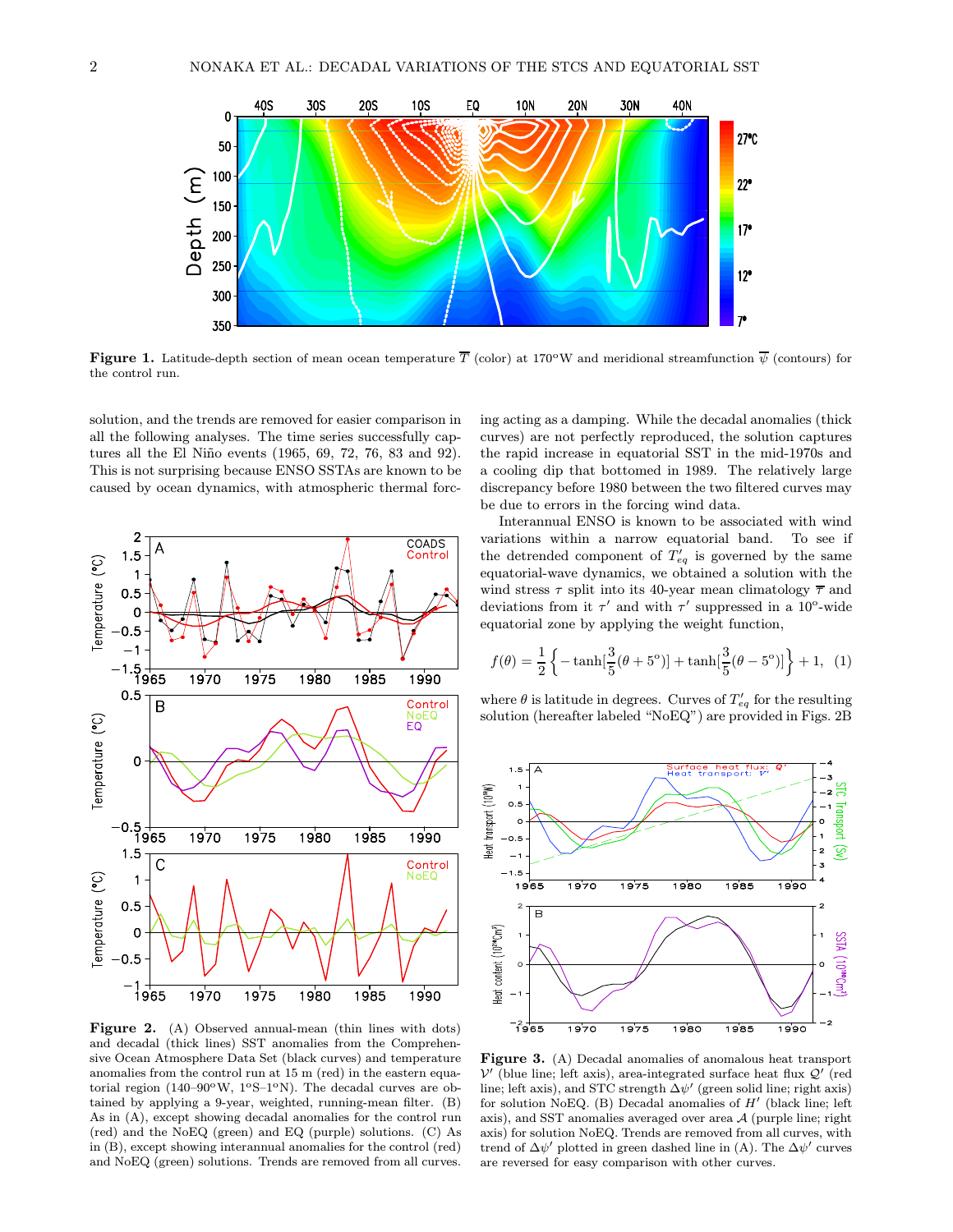and 2C (green curves), the two panels showing decadal and interannual variability, respectively; the former is obtained by applying a 9-year, weighted, running-mean filter, and the latter is the difference between unfiltered and filtered time series. In comparison to the control run (red curves), solution NoEQ has almost no interannual variability (Fig. 2C). In contrast, its decadal component remains strong, with its amplitude typically decreasing by less than half (Fig. 2B). This difference suggests that decadal variability is governed by different dynamics than interannual ENSO, involving wind variability outside the equatorial wave guide.

To test the influence of midlatitude winds, we obtained another solution forced by a version of the observed winds with neither equatorial nor midlatitude wind variability, the latter implemented by applying weight functions similar to (1) south of  $20^{\circ}$ S and north of  $25^{\circ}$ N (the north-south asymmetry resulting from the asymmetry of the winds). Equatorial SSTAs remain nearly identical to those in the NoEQ run, indicating that midlatitude wind variability is unimportant for forcing them.

Finally, to examine the effects of local equatorial wind variations, we forced the model with wind anomalies only near the equator using the inverse weight function,  $1 - f(\theta)$ . This solution (hereafter labeled "EQ") also has a significant decadal  $T'_{eq}$  (purple curve in Fig. 2B), with an amplitude almost the same as that in the NoEQ run (green line). In fact, the sum of  $T'_{eq}$  curves for the EQ and NoEQ solutions reproduces the curve for the control run very well, indicating that the equatorial SST variability is quite linear in response to wind forcing. Furthermore, it is noteworthy that  $T'_{eq}$  for solution EQ leads those in both the control run and solution NoEQ by 1 and 2 years, respectively, as determined by a lagged correlation analysis.

# 3. Influence of STC variability

The preceding experiments demonstrate that wind variability in the off-equatorial tropics is an effective mechanism for generating equatorial decadal SSTAs. Here, we analyze solution NoEQ to determine how remotely driven effects are communicated to the equator.

A useful diagnostic is the heat-anomaly budget for the tropical upper ocean. It is defined by the volume integral of the model's temperature-anomaly equation in a box that extends across the basin from  $y_s = 11^{\circ}S$  to  $y_n = 15^{\circ}N$  and from  $-550$  m to the ocean surface. Latitudes  $y_s$  and  $y_n$ define the boundaries of the tropics in our model; they are the bifurcation latitudes of the model's South and North Equatorial Currents, that is, where the currents divide at the western boundary to flow either poleward to return to the subtropics or equatorward to participate in the STCs. The bottom is deep enough to encompass almost all of the mean STC (Fig. 1). The resulting heat-anomaly equation can be written

$$
\frac{dH'}{dt} = \mathcal{V}' - \mathcal{Q}',\tag{2}
$$

where  $H'$  is the anomalous heat content in the box,  $\mathcal{V}'$  is the heat transport into the box through its sides and bottom,  $\mathcal{Q}' = \gamma \int \int_{\mathcal{A}} T'_0 dx dy$  is the integral of the surface heat flux out of the box over its horizontal area A, and  $T_0'$  is the solution's SSTA field.

Figure 3A plots  $V'$  (blue curve) and  $Q'$  (red curve) for solution NoEQ. It also plots the strength of the meridional streamfunction anomaly  $\psi'$ ,  $M' \equiv \psi'(y_n, z_m) - \psi'(y_s, z_m)$ ,

where  $z_m = -20$  m is the depth at which M' attains its maximum value (as for  $\overline{\psi}$  in Fig. 1).

The  $\mathcal{Q}'$  curve is very similar to decadal  $T'_{eq}$  (Fig. 2B; green curve), and to a good approximation  $Q' = bT'_{eq}$ ,  $b = 2.83 \times$  $10^{14}$  W<sup>o</sup>C<sup>-1</sup>. This agreement is not surprising since  $Q'$  is proportional to the average of  $T'_0$  over area A in our model. As shown in Figure 3B, there is also a close relationship between  $Q'$  and  $H'$ , with  $H' = aQ'$ ,  $a = 841$  m. The two relations imply that  $T'_{eq} = (1/ab)H'$ , a clear statement that equatorial SST anomalies are dynamically driven, namely, by vertical shifts in the depth of the thermocline.

The preceding relationships allow (2) to be rewritten for decadal time scales as

$$
\frac{dT'_{eq}}{dt} = \frac{1}{ab}\mathcal{V}' - \frac{1}{a}T'_{eq}.\tag{3}
$$

According to (3), we interpret  $T'_{eq}$  to be forced by  $\mathcal{V}'$ . If we assume that  $V'$  varies sinusoidally with period  $P$ , we can solve (3) analytically. Without  $Q'$ , the last term in (3) is absent, and  $T_e'$  lags  $\mathcal V'$  by a quarter cycle. With  $\mathcal Q'$ and the above value for  $a$ , the lag is about 2 years when  $P = 10$  years, consistent with the lag of 1–2 years found in the solution (blue and red curves in Fig. 3A) based on a lagged correlation analysis.

It remains to determine the cause of  $\mathcal{V}'$ . Ignoring the trend in  $M'$ , there is an obvious close relationship between  $-M'$  and  $\mathcal{V}'$  in Figure 3A, suggesting that  $\mathcal{V}'$  is driven by variations in the STC strength. A lagged cross-correlation analysis, however, shows that  $-M'$  lags  $\mathcal{V}'$  by 1 to 2 years. In fact, the STC branches do not spin up simultaneously, the surface Ekman layer responding nearly instantaneously to wind variations and the subsurface geostrophic flow adjusting more slowly via the propagation of baroclinic waves [Klinger et al., 2001]. The  $V'$  curve is determined in large part by the fast surface response that drains surface warm water out of the tropics, thereby leading  $-M'$ .

Theories of ocean circulation suggest that  $M'$  is in turn controlled by the zonal wind stress on the boundaries between the subtropics and tropics [McCreary and Lu, 1994]. Briefly, in response to an increase in the trades, strengthened Ekman flow transports more warm surface water out of the tropics, which therefore must be compensated by an increased equatorward transport of cool subsurface water, thereby leading to a cooling of equatorial SSTs [Kleeman et al., 1999; Klinger et al., 2001].

### 4. Summary and Discussion

We have investigated the causes of decadal SST variability in the equatorial Pacific using an ocean GCM driven by observed wind stress. In contrast to interannual SST variability, which is largely forced by changes in the nearequatorial winds, decadal SST variability is driven nearly equally by equatorial winds and off-equatorial winds in the trade-wind bands ( $20^{\circ} - 8^{\circ}$ S and  $8^{\circ}$ N  $-25^{\circ}$ N). The part of equatorial decadal variability driven by off-equatorial winds is closely related to the strength of the STCs in both hemispheres, consistent with the  $\overline{V'T}$  mechanism [*Kleeman et al.*, 1999]. Moreover, the trend of the STC strength (dashed line in Fig. 3A) is also consistent with the observed variability of equatorward geostrophic flow reported by McPhaden and Zhang [2001].